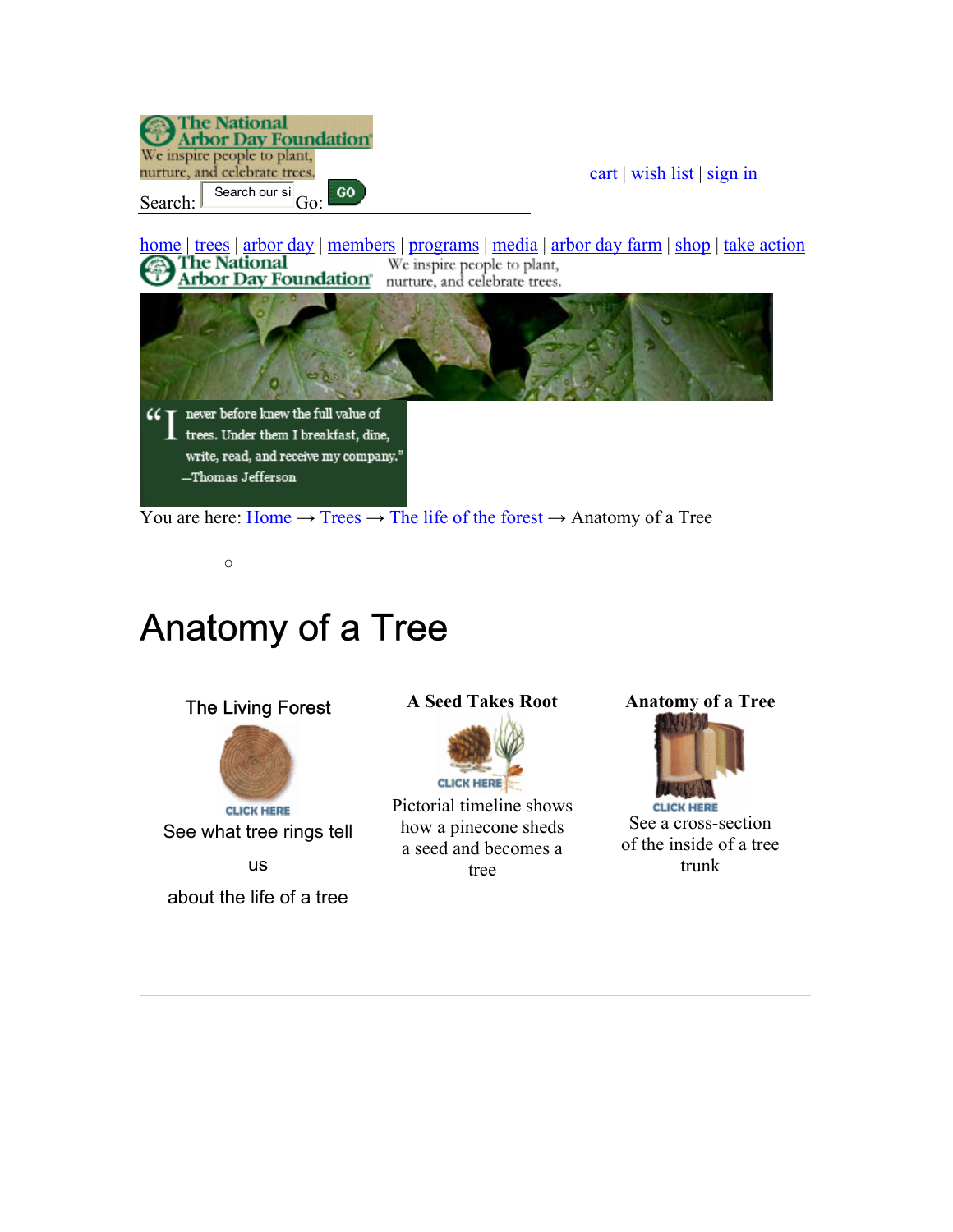## **Anatomy of a Tree** *The Inside Story*

**A** 

**C**

**E**

The **outer bark** is the tree's protection from the outside world. Continually renewed from within, it helps keep out moisture in the rain, and prevents the tree from losing moisture when the air is dry. It insulates against cold and heat and wards off insect enemies.

**B** The **inner bark,** or "phloem", is pipeline through which food is passed to the rest of the tree. It lives for only a short time, then dies and turns to cork to become part of the protective outer bark.

The **cambium cell layer** is the growing part of the trunk. It annually produces new bark and new wood in response to hormones that pass down through the phloem with food from the leaves. These hormones, called "auxins", stimulate growth in cells. Auxins are produced by leaf buds at the ends of branches as soon as they start growing in spring.

**D Sapwood** is the tree's pipeline for water moving up to the leaves. Sapwood is new wood. As newer rings of sapwood are laid down, inner cells lose their vitality and turn to heartwood.

**Heartwood** is the central, supporting pillar of the tree. Although dead, it will not decay or lose strength while the outer layers are intact. A composite of hollow, needlelike cellulose fibers bound together by a chemical glue called lignin, it is in many ways as strong as steel. A piece 12" long and 1" by 2" in cross section set vertically can support a weight of twenty tons!